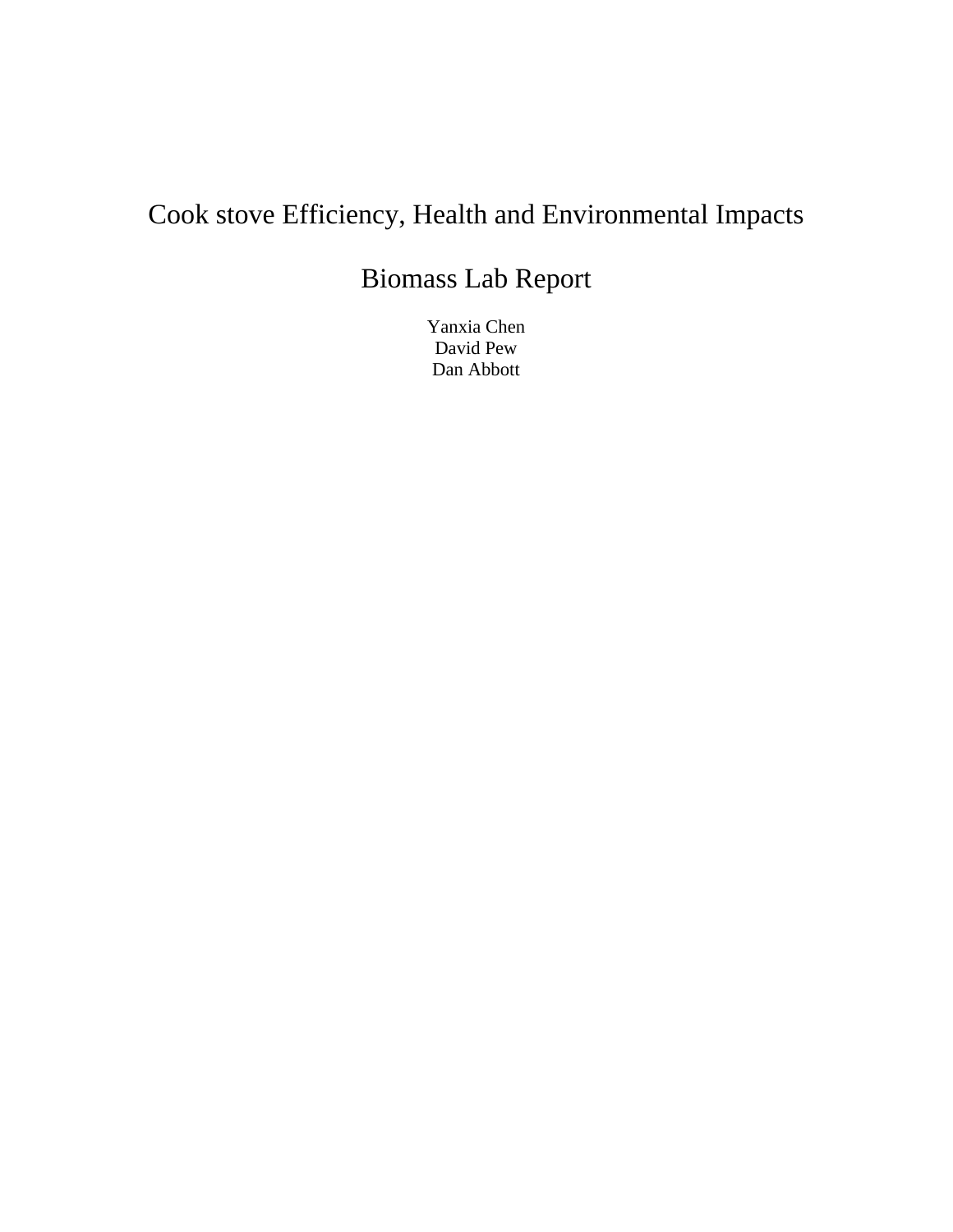#### CONTENT

#### 1. Introduction

The purpose of this experiment was to compare the performance of a traditional charcoalburning cookstove with an improved version of the same stove. The stoves we tested were the traditional, Kenyan Jiko, and improved Jiko that was equipped with a ceramic liner. The Jiko is portable, weighing under five kilos, and is popular in rural and urban households in Kenya. The study was carried out under standard laboratory conditions, but it must be emphasized that the findings are anecdotal in nature, as we had the opportunity to test each stove only once. This being said, all efforts were made to gain a meaningful data set, and we observed distinct differences in the way the two stoves performed. Performance was was judged on these criteria: boiling time, fuel efficiency during high and low-power phases, carbon monoxide emissions, and more subjectively, the ease of use. These are factors that are likely to affect the both health and quality of life of the user. Such potential benefits, however, must be examined within the context of the likelihood that users will adopt the improved stove.

Both of the experiments were conducted under a ventilated fume hood, using the following standardized procedure.

- 1) Record the empty stove weight
- 2) Fill the stove to capacity with mesquite charcoal, and reweigh it.
- 3) Weigh a cookpot before and after filling it with water(the same pot was used twice)
- 4) Allow the water to equilibrate with the room, and record the temperature.
- 5) Calibrate the carbon monoxide detector.
- 6) Apply an electric charcoal lighter for two minutes, until the charcoal begins to glow.
- 7) Stir the coals, and wait an additional two minutes until the fire is burning evenly throughout the cooking region.
- 8) Place the uncovered cookpot on the stove, and begin testing.
- 9) Situate the CO detector one inch away from the pot, and two inches above its base. (Be sure to match this placement exactly for both tests.)
- 10) Record CO readings every minute for the duration of the test.
- 11) Record the water temperature every three minutes.
- 12) When the water begins to boil, note the time, and reweigh both the pot and the stove.
- 13) Return the pot to the stove to test on low-power, or simmering mode. To do this, use the airflow control door at the base of the stove to maintain a constant temperature.(+/- 2 degrees) for 30 minutes, or until temperature cannot be maintained.

The first half of the experiment proceeded nearly identically for both stoves, but during the lowpower phase it diverged dramatically. The metal stove had already consumed so much of its fuel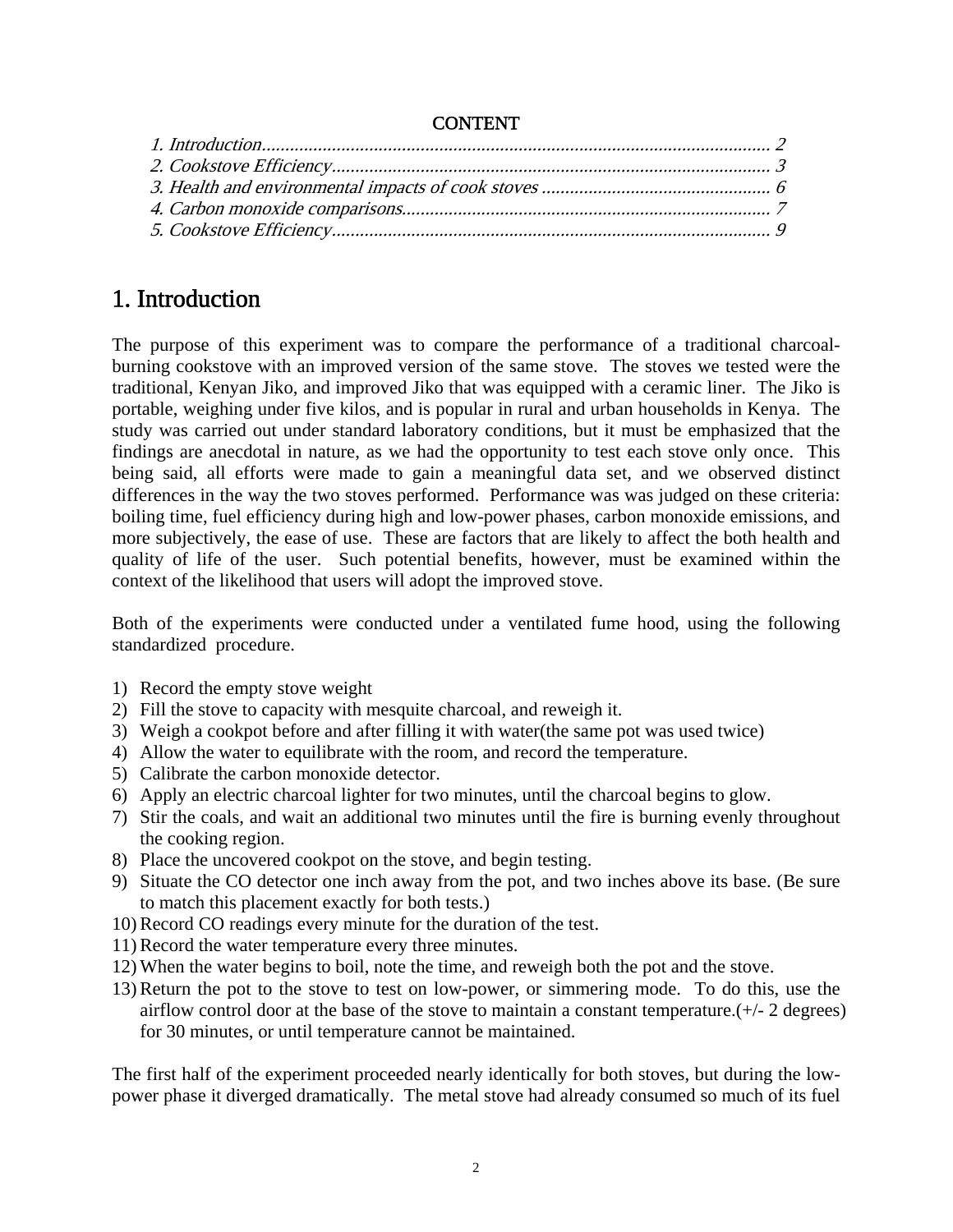during the high-power phase, that we had difficulty in maintaining water temperature, even with the airflow door partially open. We ceased testing when the temperature began dropping below the simmering level. The improved stove was markedly easier to use. We were able to maintain the low-power phase for a full half-hour at the desired temperature, and even at that point, it showed no signs of going out. Our results suggest that overall, the ceramic-lined Jiko is superior in some ways. It must be restated that this did not constitute a rigorous, scientific study of the two stoves. It is impossible to perform two tests with complete accuracy, and other factors, such as our increasing familiarity with the stove design, could have skewed our results in favor of the stove we tested second(the improved one).

#### 2. Cookstove Efficiency

Calculate the firepower and efficiency of each of cook stoves

Firepower is energy released by the burning fuel at unit time. So for any phase of combustion, firepower can be calculated as follows:

Fire power (W) =  $\frac{W \cdot c_i}{t}$  time  $(M_{ci} - M_{cf}) \times H_c$ Where:  $P = power (W)$  $M_{ci}$  = initial mass of charcoal in the cook stove (g)  $M_{cf}$  = final mass of charcoal in the cook stove (g)  $H_c$  = energy content of charcoal (29000J/g) time  $=$  time of combustion phase (s)

Efficiency is the ratio of energy absorbed by water in the cooking pot to energy released by the burning fuel. In the hi-power and low-power phases, the water has different properties and energy absorbed by water and is calculated using a different equation. They can be divided into the energy required to raise the temperature of water and energy required to evaporate the water. So the efficiency can be expressed as follows:

during hi-power phase: Efficiency  $(\% )$  =  $_{ci}$  -  $M_{cf}$  /  $\sim$   $M_c$  $w \wedge v_w \wedge u_f$   $\mathbf{1}_i$  $(M_{ci} - M_{cf}) \times H$  $M_w \times C_w \times (T_f - T_i)$  $-M_{\text{cf}}$ )×  $\times$  C<sub>w</sub>  $\times$  (T<sub>f</sub> – during low-power phase: Efficiency  $% =$ ci  $\mathbf{M}_{cf}$  /  $\wedge$   $\mathbf{H}_c$  $_{\rm w}$   $\sim$  (IVI  $_{\rm wi}$   $-$  IVI  $_{\rm Wf}$  $(M_{ci} - M_{cf}) \times H$  $H_w \times (M_{wi} - M_{wf})$  $-\mathbf{M}_{\text{cf}}\times$  $\times$  (M<sub>wi</sub> –

Where:  $M_w$  = average water mass in the cook pot from pre-start to first boiling

 $C_w$  = heat capacity of water (4.184J/g  $\degree$ C)

 $T_f$  = temperature of first boiling (°C)

 $T_i$  = initial temperature of the water in the pot ( $^{\circ}$ C)

 $H_w$  = heat of vaporization of water (2260J/g)

Analyzing the data, we can get the following results:

KCJ (Kenya Ceramic Jiko): Hi-power phase: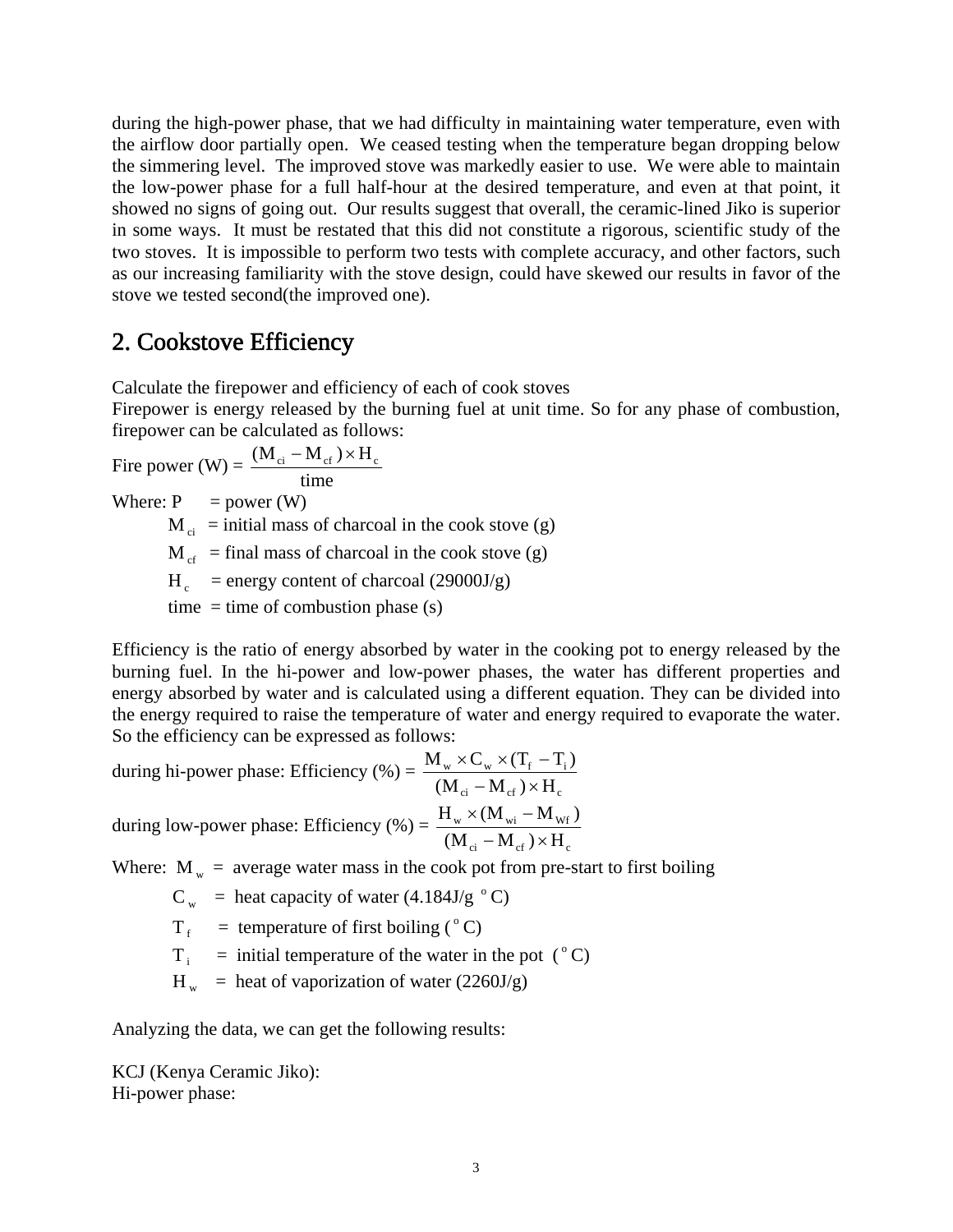Fire power (W) =  $\frac{(M_{ci} - M_{cf})}{time}$  $\frac{(M_{ci} - M_{cf}) \times H_c}{H}$  =  $14$  min $\times$  60s / min  $148g \times 29000J/g$ ×  $\times$  29000J/g =5110 W Efficiency(%)=  $_{ci}$  -  $M_{cf}$  /  $\sim$   $M_c$  $w \wedge v_w \wedge u_f - i$  $(M_{ci} - M_{cf}) \times H$  $M_w \times C_w \times (T_f - T_i)$  $\frac{\sqrt{C_w} \times (T_f - T_i)}{\sqrt{C_v - M_{cf}}} = \frac{2043g \times 4.184J/g^{\circ}C \times (93.0 - 20.1)^{\circ}C}{148g \times 29000J/g}$  $\times$  $\times$ 4.184J/g<sup>o</sup>C $\times$ (93.0 – 20.1)<sup>o</sup>C<br>= 14.5% Low-power phase: Fire power (W) =  $\frac{(M_{ci} - M_{cf})}{time}$  $\frac{(M_{ci} - M_{cf}) \times H_c}{H}$  =  $31$ min $\times$  60s / min  $115g \times 29000J/g$ ×  $\times$  29000J/g = 1793 W Efficiency  $(\% )$  = ci  $\mathbf{M}_{cf}$  /  $\wedge$   $\mathbf{H}_c$  $w \sim$   $($ IVI $_{\text{Wi}}$  IVI $_{\text{Wf}}$  $(M_{ci} - M_{cf}) \times H$  $H_w \times (M_{wi} - M_{wf})$  $-\mathbf{M}_{\text{cf}}\,)\times$  $\times$  (M<sub>wi</sub> – M<sub>wf</sub>) =  $115g \times 29000J/g$  $2260J/g \times 509g$ ×  $\frac{\times 509g}{2005}$  = 34.5% Metal Stove: Hi-power phase: Fire power (W) =  $\frac{(M_{ci} - M_{cf})}{time}$  $\frac{(M_{ci} - M_{cf}) \times H_c}{H}$  =  $17$  min $\times$  60s / min  $138g \times 29000J/g$ ×  $\frac{\times 29000 \text{ J/g}}{2924 \text{ W}}$  = 2924 W

Efficiency(%) = 
$$
\frac{M_w \times C_w \times (T_f - T_i)}{(M_{ci} - M_{cf}) \times H_c} = \frac{2652g \times 4.184J/g^{\circ}C \times (93.5 - 23.2)^{\circ}C}{138g \times 29000J/g} = 19.5\%
$$

Low-power phase:

Fire power (W) = 
$$
\frac{(M_{ci} - M_{cf}) \times H_c}{time} = \frac{19g \times 29000 J/g}{14 \text{ min} \times 60s / \text{ min}} = 656 \text{ W}
$$
  
Efficiency ( $\%$ ) = 
$$
\frac{H_w \times (M_{wi} - M_{wf})}{(M_{ci} - M_{cf}) \times H_c} = \frac{2260 J/g \times 139g}{19g \times 29000 J/g} = 57\%
$$

From the results, we can see that the metal stove has higher efficiency than the KCJ. From the data of metal stove we can see that in the low-power phase, the boiling temperature didn't remain constant, and dropped from  $93.5^{\circ}$  C to  $85.0^{\circ}$  C. For water evaporating lower than  $90^{\circ}$  C, the H<sub>v</sub> (heat of vaporization) is less than 2260 J/g, at the same time the water releases energy as it's temperature dropped, so the calculation exaggerates it's efficiency. The lower-power phase of Metal Stove needs some adjustment, because we used only about 300 grams of charcoal in the metal stovewhich was almost used up during the hi-power phase. We couldn't maintain the temperature even with the door open. The low-power phase is from the 18th to 24th minute, that is as the temperature dropped from  $93.5^{\circ}$  C to  $89^{\circ}$  C. The H<sub>y</sub> still remains constant 2260J/g and the water evaporates linearly to time. During the 7 minutes' low-power phase, the charcoal was used up. During the remaining minutes, the temperature dropped naturally without absorbing energy from the stove.

After the adjustment, the evaporated water with H<sub>y</sub> is  $139 \times 7 \div 19 = 51g$  and the consumption of charcoal is still 19g.

Low-power phase: (Metal Stove)

Efficiency (
$$
\%
$$
) =  $\frac{H_w \times (M_{wi} - M_{wf})}{(M_{ci} - M_{cf}) \times H_c} = \frac{2260J/g \times 51g}{19g \times 29000J/g} = 21\%$ 

So we obtain the following results: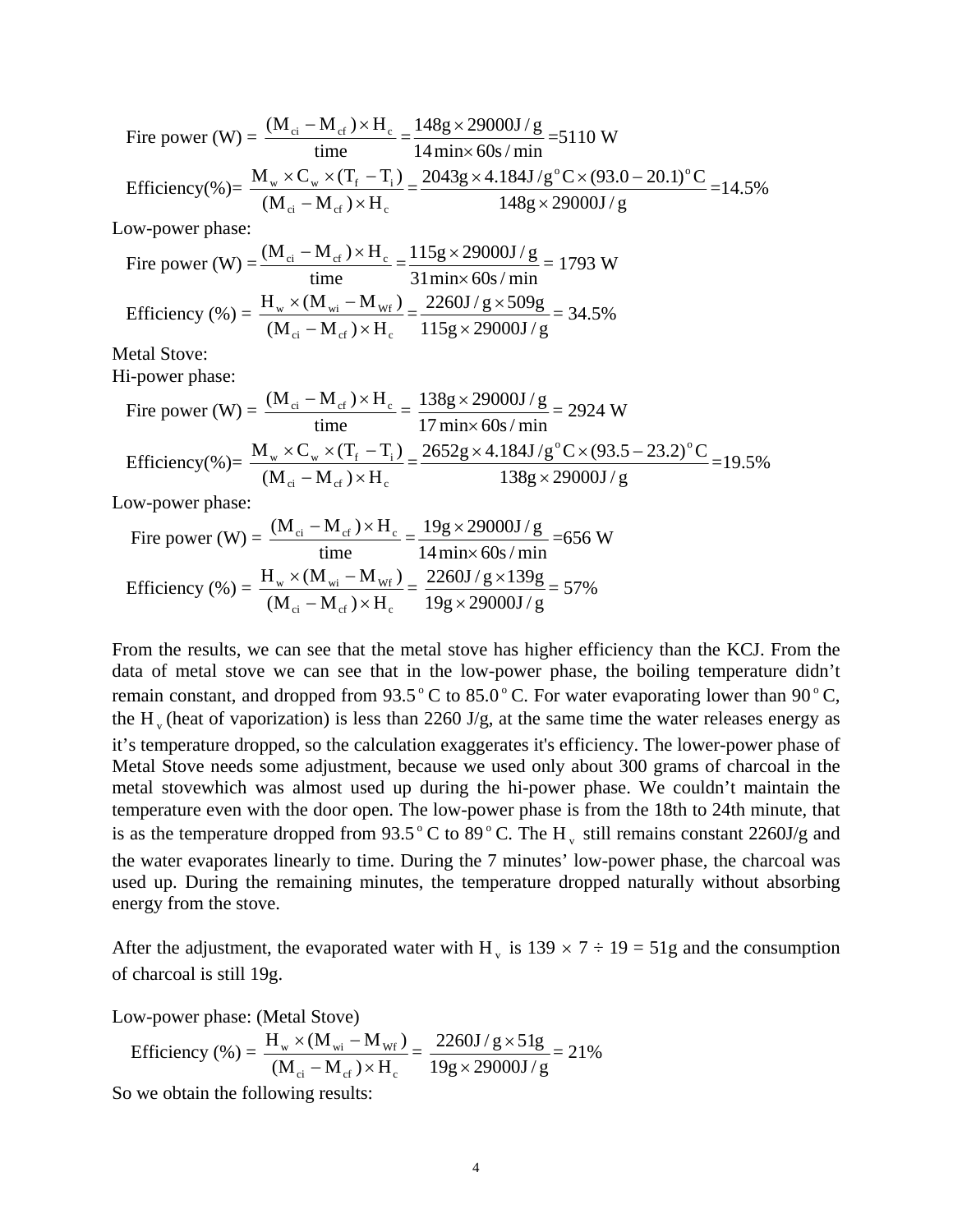| Table1         |                    |       |            |
|----------------|--------------------|-------|------------|
|                |                    | Metal | <b>KCJ</b> |
| Hi-power phase | Fire Power (W)     | 2924  | 5110       |
|                | Efficiency $(\% )$ | 19.5% | 14.5%      |
| Low-power      | Fire Power (W)     | 656   | 1793       |
| phase          | Efficiency $(\% )$ | 21.0% | 34.5%      |

From the final result we can see that both stoves have higher Fire Power in hi-power phase than the low-fire phase, and higher efficiency in the low-power phase than in the hi-power phase.

Compare the performance of the two kinds of stoves:

During the hi-power phase, the metal stove has a higher efficiency than the KCJ. Because we used about 300 grams of charcoal in the metal stove and the pieces of charcoal were relatively small, all of them were almost lit when we began our lab and they all had completed combustion before and around the boiling degree. So after boiling, we couldn't keep the up temperature anymore even after opening the door, as the charcoal was almost used up. It can be seen that fire power dropped from 2924W to 656W, as the efficiency rose from 19.5% to 21.0%, partly because when water temperature drops, it releases energy and it's vaporization heat is lower than  $2260J/g.$ 

In the KCJ, we used about 530 gram charcoal and most of them were quite big (we tried to split them, but couldn't find suitable tools). When we began our lab, they were only partly lit. Even when we reached the boiling point, some of the charcoal hadn't lit. So after boiling, the temperature kept going up even when we closed the door. The amount of charcoal combusting during the hi-power phase was different, even though the ceramic stove has better insulation than the metal stove, the efficiency of metal is higher than the ceramic stove. After boiling, when we closed the door, the CO concentration went up, and this indicates that more incomplete combustion occurred, so the fire power dropped from 5110W to 1793W. But as the charcoal became more fully lit during the low-power phase, the efficiency improved from 14.5% to 34.5%.

In the low-power phase, the ceramic stove's efficiency was 34.5%, higher than the metal stove at 21.0%. This is the result of the great heat conduction property difference between ceramic and metal. Metal conducts heat faster and ceramic can store and conduct heat slowly. So ceramic lining prevents more energy from being released into the environment and absorbs energy to keep the temperature of stove at a constant.

We can also compare the performance of the two stoves through the following table:

|             | Table 2 |                                                                                   |      |             |  |       |      |
|-------------|---------|-----------------------------------------------------------------------------------|------|-------------|--|-------|------|
|             | (min)   | $\Delta$ hi-power time low-power time water (g) charcoal in the charcoal<br>(min) |      | stove $(g)$ |  | (g)   | used |
| KCJ         |         | 31                                                                                | 2079 | 530.0       |  | 344.0 |      |
| Metal $ 17$ |         |                                                                                   | 2723 | 303.5       |  | 225.0 |      |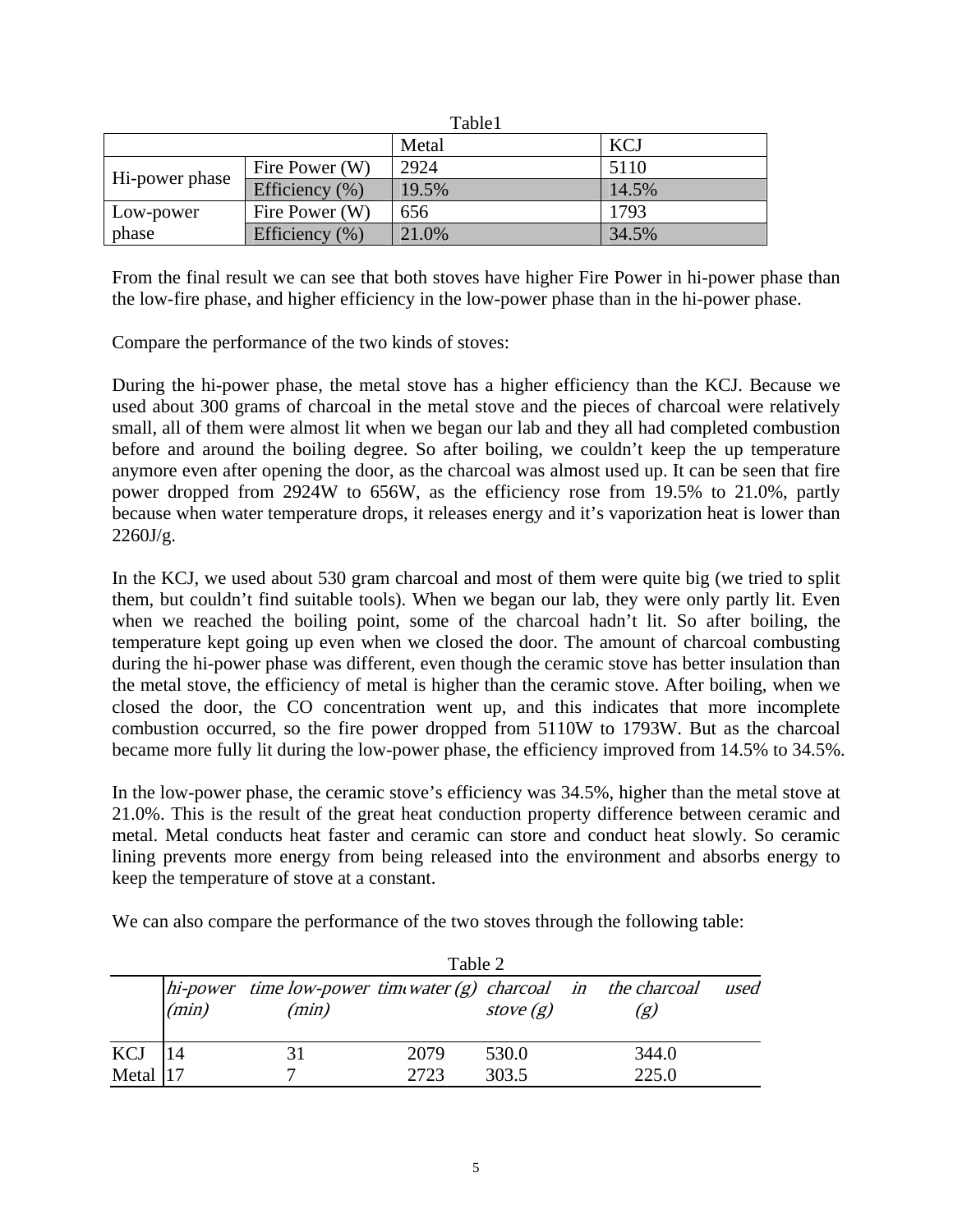Suggestions: we should use the same amount of charcoal and water in the two stoves to compare their performance more easily.

#### 3. Health and environmental impacts of cook stoves

Charcoal cook stoves are often used in indoors, with inadequate ventilation this can result in negative health impacts for its user, and their family. Different stoves emit different levels of pollutants. Therefore the choice of stove a family decides to use could have a significant impact on their health. In this experiment the level on carbon monoxide released from two stoves over the course of a cooking cycle were observed and compared. Carbon monoxide is important to study not only because of its direct negative impact on health, but also because it is an indicator of other harmful pollutants such as particulate matter (PM).

The two stoves were compared in two phases; high power in which water was being brought to boil and the coals were given a maximum amount of air; and low power in which water was simmering and the airflow to the coals was restricted. For each of these phases the average and peak readings were recorded, and the ratio between the peak and average was also recorded.

 $Ratio = Peak / Average$ 

The results displayed in the appendices and are summarized in the following table.

|                    | Table 3    |            |  |
|--------------------|------------|------------|--|
|                    | Metal      | <b>KCJ</b> |  |
| Average-high phase | $1176$ ppm | 769 ppm    |  |
| Average-low phase  | $621$ ppm  | 851 ppm    |  |
| Peak-high phase    | $1870$ ppm | $1597$ ppm |  |
| Peak-low phase     | $1000$ ppm | 934 ppm    |  |
| Ratio-high phase   | 1.59       | 1.63       |  |
| Ratio-low phase    | 1.61       | 1.47       |  |

Before the results of the trial are compared, it is important to point out some differences in the operation of the stoves. The metal stove burned its fuel much faster then the KCJ. This, combined with it having less initial fuel, resulted in discrepancies between the different phases of the test. The initial high power phase results, when the water was being brought to boil, are reliable for both stoves. During the metal stove's low power phase the temperature dropped slightly, so the door was opened to maintain temperature. However, by that point there were not enough coals to keep the water hot even with the full amount of air flowing through. Therefore for the Metal stove only the numbers from the first high power phased have been used (min1-17). In the high phase he Metal stove appeared to have higher emissions than the KCJ. This is due to several reasons. First it burned through charcoal faster, which would obviously result in increased amounts of pollutants. The KCJ appeared to maintain a more even heat through out the chamber resulting in more complete combustion. The Metal stove operated more like an open fire with a center of red coals, with darker bits on the sides. The unevenness of the coals, which resulted from the quickness of this stove, and lack of insulation, resulted in an increase in CO.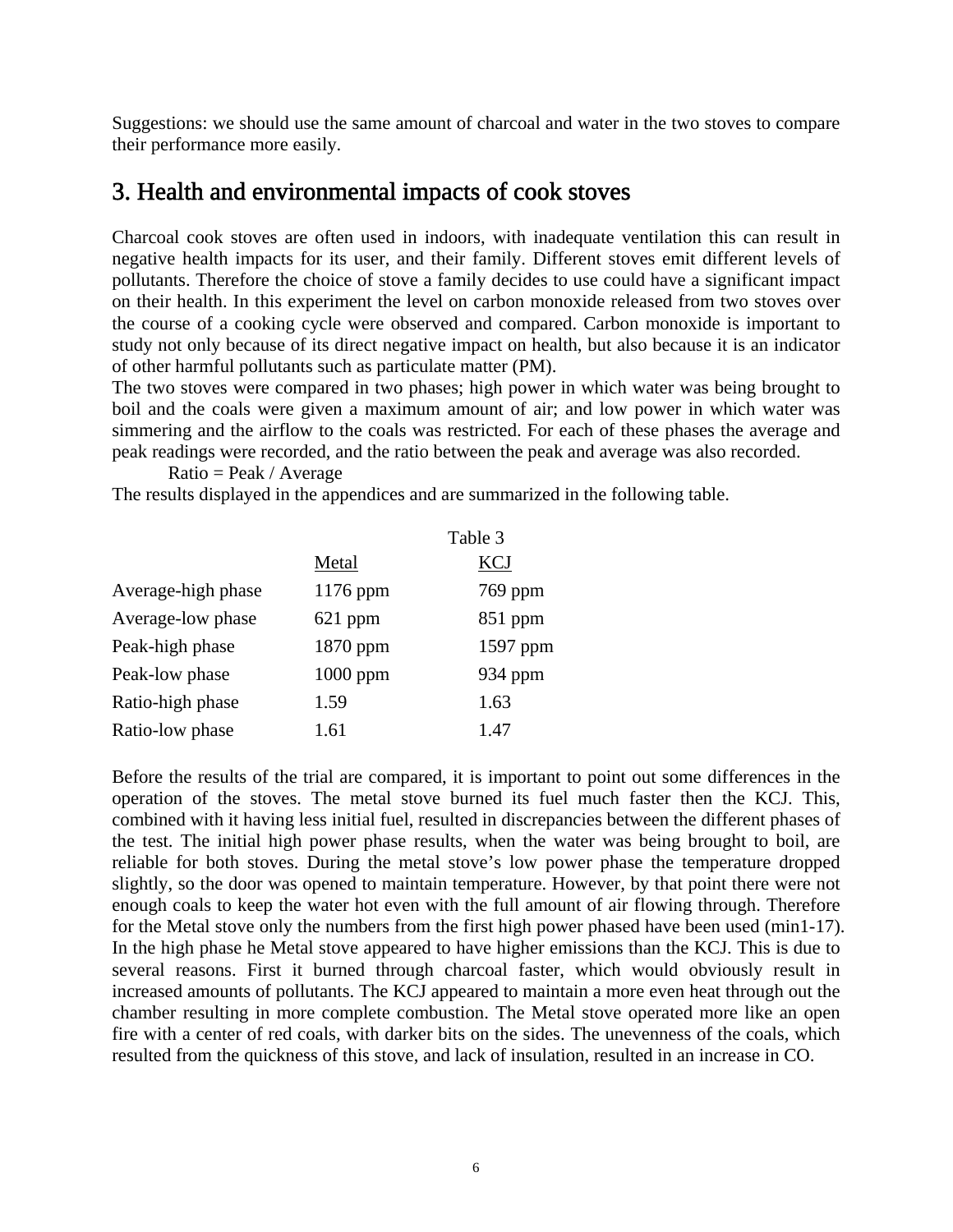In the low phase the stoves were just about even in terms of emissions, with the metal stove slightly lower. Whether this was due to some stove design feature or simply fewer coals is hard to determine without continued testing.

The benefits to a household using an improved stove are substantial. According to the World Health Organization more people die from respiratory aliments then HIV/AIDS, Malaria and all childhood diseases combined. Although smoking undoubtedly plays a large role in that so does air pollution. Almost all of the worlds exposure to air pollution happens indoors, with 90% of that being in the developing world (Smith 1988). Indoor pollution in developing countries is a problem affecting millions of people's lives, to which there is no easy solution.

Decreasing the pollution produced by cook stoves has real advantages for households. The benefits are greatest for the women in the family (who do most of cooking) and the children, who spend a lot of their time indoors, and are more affected by air pollution. An improved stove that drastically reduces indoor pollution levels would result in drastically reducing incidences of respiratory diseases. Improved stoves also help families economically, by saving on fuel cost, or on the time devoted to gathering fuel.

Designing stoves so that combustion is more complete and pollution is thereby reduced, decreases user's exposure to indoor air pollution. Adding insulation causes the combustion chamber to have more even heat. Decreasing the gaps that heat is allowed to escape from, saves fuel and decreases the amount of CO released per cooking cycle.

There are ways of reducing indoor air pollution other then direct improvements to cook stoves. Ventilation can greatly reduce the amount of pollutants indoors. Even better—cooking outside. Unfortunately both of theses alternatives are often contrary to local weather of culture. Also using other fuel, though perhaps more expensive, other result improved air quality.

In addition to immediate human health impacts, cook stove efficiency also plays a role in global climate change. The main product of combustion,  $CO<sub>2</sub>$ , is neutral from biomass burning since grow plants sequester it from the air. However CO and other products of incomplete combustion can have a significant impact on global climate. Although usually released in small quantities PICs can have a detrimental effect on global warming many times, some times hundreds, that of  $CO<sub>2</sub>$ . In the developing world many countries largest contribution to climate change is from biomass. Improved stove can reduce these gases both buy requiring less fuel to cook at given meal, and also by the more efficient combustion of materials, thereby reducing PICs.

#### 4. Carbon monoxide comparisons

Table 4 Carbon Monoxide Emissions

Metal Jiko KCJ

Mean CO Emissions 921ppm 769ppm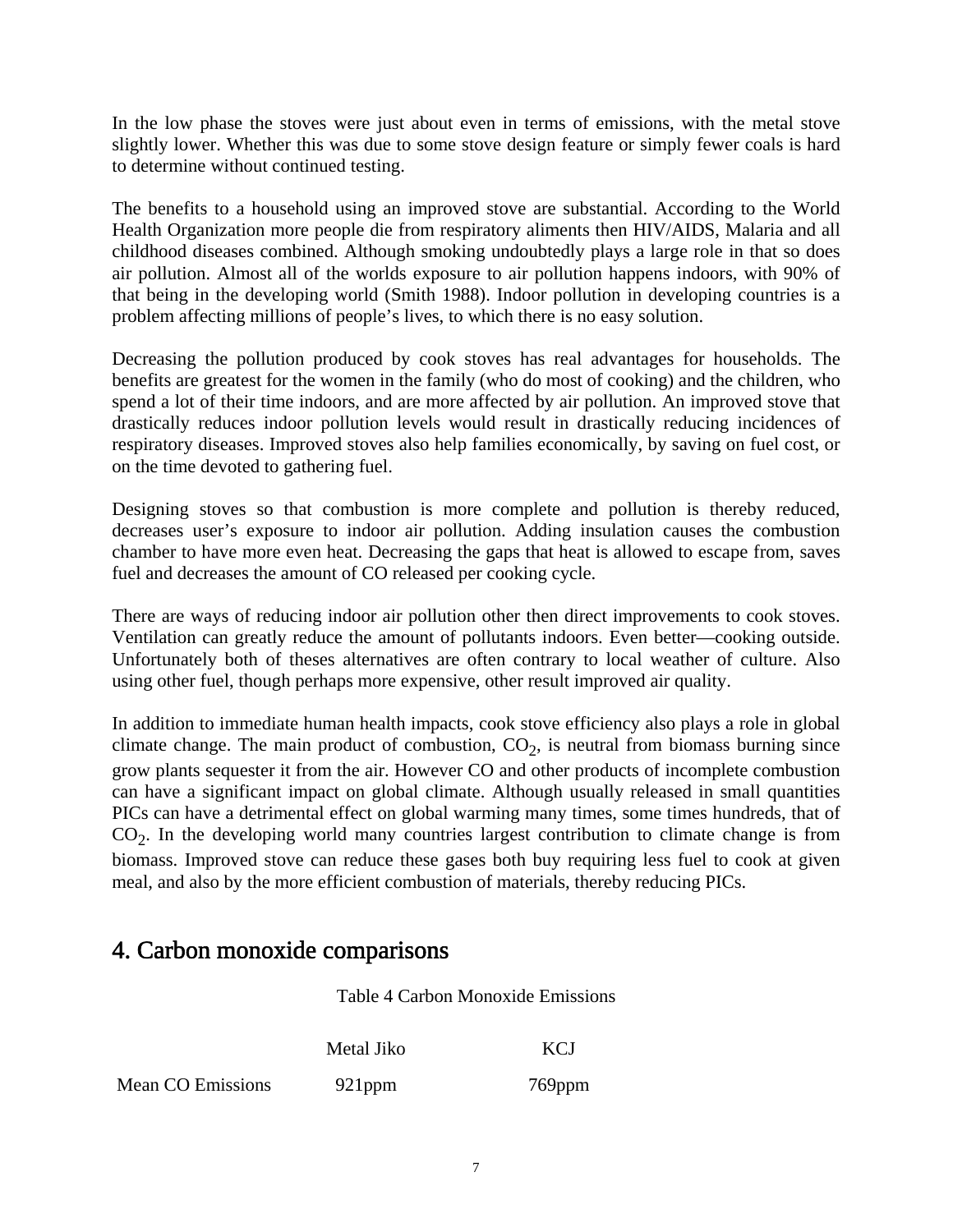| <b>Standard Deviation</b>  | $401$ ppm  | $329$ ppm |
|----------------------------|------------|-----------|
| <b>High Power Emission</b> | $1176$ ppm | $769$ ppm |
| Low Power Emission         | $621$ ppm  | $851$ ppm |

The data we collected on carbon monoxide emissions has little to no statistical significance. This is at least partially attributable to the very small sample size. Other tests of CO emissions have been hindered by similar problems (Ezzati 2000). Small inconsistencies in the testing conditions are very likely to have affected results more than any real difference in the performance of the two stoves. These include, but are not limited to: improper calibration of the detector, different airflow currents in the laboratory resulting from the opening and closing of doors, etc., and perhaps most importantly, the precise placement of the detector in relation to the stove. Data were recorded at an approximate distance of two inches above, and one inch away from the base of the cook pot. In contrast, Ezzati et al. carried out their tests at a distance of .5x.5 meters away, which is a more realistic distance of exposure in the home. We were limited by our testing conditions. As a result, our CO concentration readings are much higher for each stove, as would be expected. The purpose of studying CO levels is to determine exposure levels of people who use the stoves in their homes, not to collect laboratory data for its own sake. Future tests should be carried out in the home whenever possible, although as found by Ezzati, meaningful results may still be difficult to obtain with a limited sample size. Furthermore, it appears that there is only a weak correlation between CO emissions, and particulate matter (PM). Acute and chronic health effects from the use of charcoal-burning cook stoves are likely attributable more to exposure to PM's, so they should be measured directly whenever possible. For the reasons stated above, further discussion of CO emissions will refer to the data gathered by Ezzati, as our data is inadequate.

The problem of quantifying exposure to harmful stove emissions is further complicated by the differences in individual behavior within a household. It is not enough to simply take day-long averages of emissions, and assume that each family member is exposed equally. Division of labor often means that cooking and stove-tending responsibilities are taken on by a single individual. Furthermore, short periods of intense exposure may be at least as detrimental to the health as prolonged periods of low-level exposure (Ezzati 2000). The highest average emissions occur during the high-power phase, a time when someone is likely to be standing over the stove preparing food. From the limited available data, it seems that a peak during this phase occurs just after ignition of the charcoal, when the fire is not yet burning evenly. Lower temperature during this initial time period leads to incomplete combustion of the fuel. As this is a time when the stove is not yet producing usable heat, public health may benefit from an advisory not to stand near a stove during this short period.

Overall, the primary benefit of the CKJ seems to be in its increased fuel efficiency, which is what it was designed for. It appears that moderate reductions in CO and PM may also be gained, but these need to be studied in further detail. Future studies need to carefully monitor the behavior of the people who face the highest level of exposure. Amount of exposure may, in fact, be more the result of individual behavior than stove design. For instance, any benefits gained during the high-power phase could easily be offset if the KCJ is left to smolder in the house after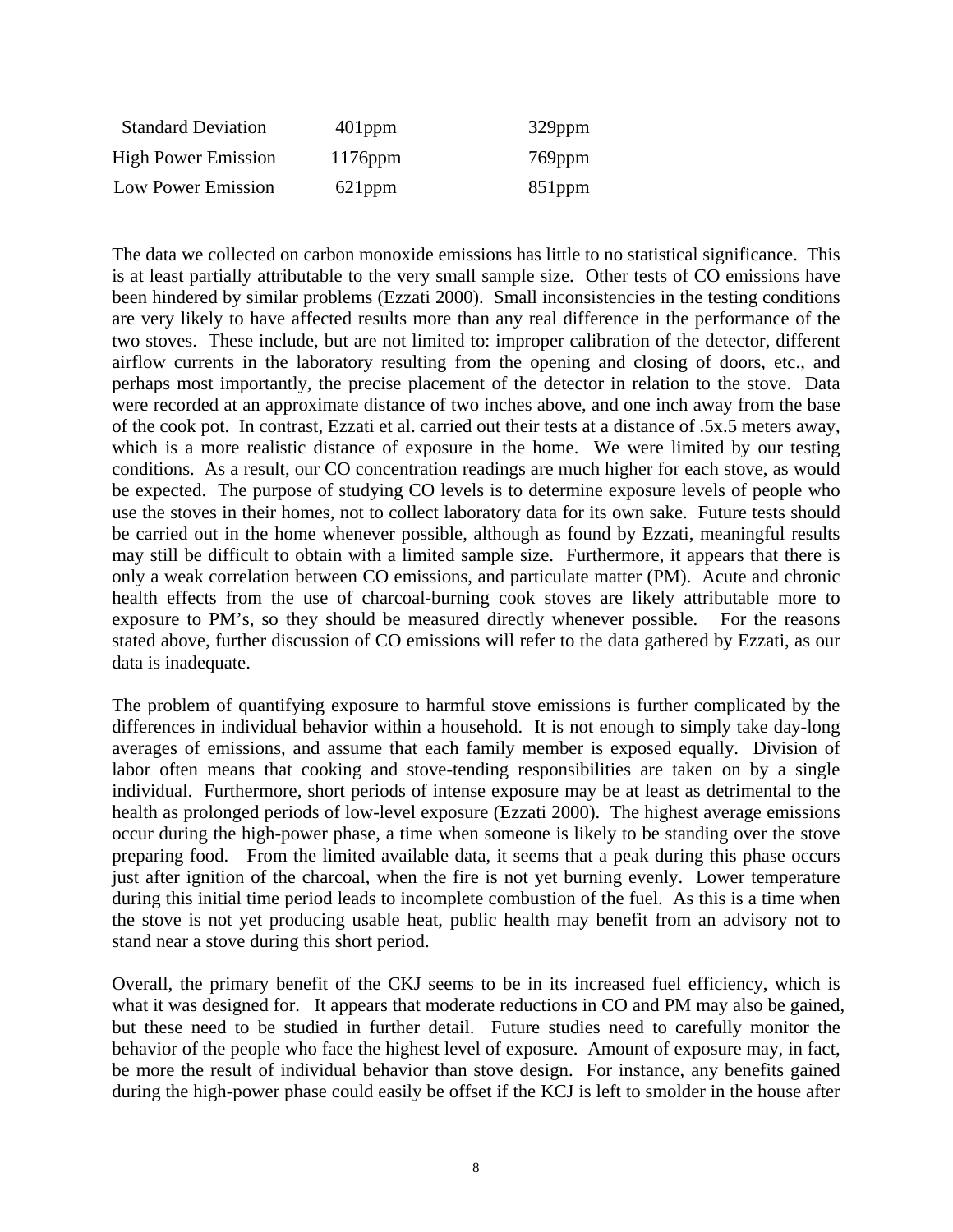use, as its higher fuel efficiency may prolong this period. The main concern of researchers should be to improve the quality of life of the stove user. To do this, a careful monitoring of emissions must be coupled with an intimate understanding of how the stove is used within the household.

### 5. Cookstove Efficiency

Typically when cooking, we use the boiling water to cook with; that is the low-power phase, as it use less fuel but higher efficiency. So we can use the efficiency 34.5% and 21.0% to compare the performance efficiencies of the two stoves.

From Samuel F. Baldwin (1986) Biomass Stoves: Engineering Design, Development, and Dissemination, Chapter II, page 11, we can get the following table:

|                        | Non-traditional Biomass (%) |      |                |                |  |
|------------------------|-----------------------------|------|----------------|----------------|--|
|                        | fuel $(\%)$                 | wood | charcoal       | other          |  |
| Urban Household        |                             |      |                |                |  |
| Cooking/Heating        | 0.8                         |      | 3.3            | $\overline{a}$ |  |
| Lighting               | 0.6                         | -    |                | -              |  |
| Other                  | 0.2                         |      | 0.5            | $\overline{a}$ |  |
| <b>Rural Household</b> |                             |      |                |                |  |
| Cooking/Heating        | 0.2                         | 45.3 | 2.8            | 2.7            |  |
| Lighting               | 1.1                         |      |                |                |  |
| <b>Industry</b>        |                             |      |                |                |  |
| Large                  | 8.6                         | 5.3  | 0.3            | $\overline{a}$ |  |
| Informal Urban         |                             | 0.1  | 0.6            | -              |  |
| <b>Informal Rural</b>  |                             | 9.1  | 0.1            |                |  |
| Commerce               | 0.6                         | 0.5  | 0.1            |                |  |
| Transportation         | 13.7                        |      | $\overline{a}$ |                |  |
| Agriculture            | 2.5                         |      |                | -              |  |
| Total                  | 28.3                        | 61.3 | 7.7            | 2.7            |  |

Table 5 Energy Consumption in Kenya Percent of National Total \* by End-use

• Total National Energy Consumption = 332 million GJ

• Per Capita Power Consumption =  $658$  W

We assume that urban and rural households all use stoves (Metal or Ceramic) to cook/heat. The fuel of stoves are biomass and the stoves have the same efficiency whatever the fuel is wood or charcoal. To simplify the compare, we assume the category of other biomass belongs wood. So

energy from wood will be 49%  $\times$  332 million GJ = 169 $\times$ 10<sup>15</sup> J energy from charcoal will be  $6.1\% \times 332$  million GJ =  $20 \times 10^{15}$  J